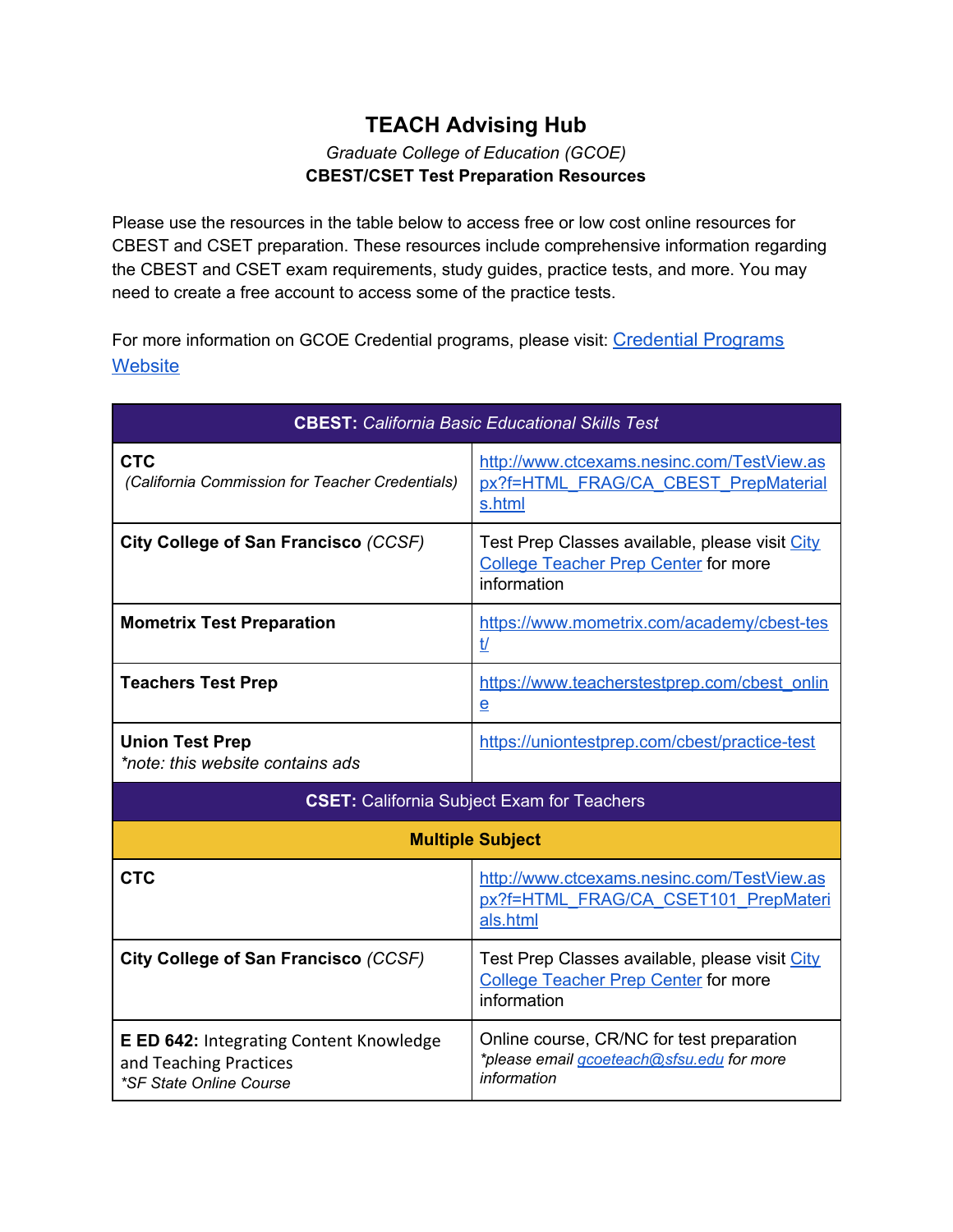| <b>Google Play</b>                                            | CSET Test Prep app for android phones                                                           |  |
|---------------------------------------------------------------|-------------------------------------------------------------------------------------------------|--|
| <b>Mometrix</b>                                               | https://www.mometrix.com/academy/cset/multi<br>ple-subjects/                                    |  |
| <b>Teachers Test Prep</b>                                     | https://www.teacherstestprep.com/cset-multipl<br>e-subjects-practice-tests                      |  |
| Study.com                                                     | https://study.com/cset-cbest/cset-cbest-practic<br>e-tests.html                                 |  |
| <b>Single Subject: Art</b>                                    |                                                                                                 |  |
| <b>CTC</b>                                                    | https://www.ctcexams.nesinc.com/TestView.a<br>spx?f=HTML FRAG/CA CSET140 PrepMate<br>rials.html |  |
| <b>Mometrix</b>                                               | https://www.testprepreview.com/cset/art.htm                                                     |  |
| <b>Single Subject: English</b>                                |                                                                                                 |  |
| <b>CTC</b>                                                    | http://www.ctcexams.nesinc.com/TestView.as<br>px?f=HTML FRAG/CA CSET105 TestPage.<br>html       |  |
| <b>Teachers Test Prep</b>                                     | https://www.teacherstestprep.com/cset-englis<br>h-practice-tests                                |  |
| Study.com                                                     | https://study.com/cset-cbest/cset-cbest-study-<br>guides.html                                   |  |
| Shmoop.com                                                    | https://www.shmoop.com/cset-english/                                                            |  |
| <b>Single Subject: Math</b>                                   |                                                                                                 |  |
| <b>CTC</b>                                                    | http://www.ctcexams.nesinc.com/TestView.as<br>px?f=HTML FRAG/CA CSET211 TestPage.<br>html       |  |
| <b>Center for Science and Mathematics</b><br>Education (SFSU) | https://csme.sfsu.edu/test-prep                                                                 |  |
| <b>Mometrix</b>                                               | https://www.mometrix.com/academy/cset/mat<br>hematics/                                          |  |
| Study.com                                                     | https://study.com/cset-cbest/cset-cbest-study-<br>guides.html                                   |  |
| <b>Teacher Test Prep</b>                                      | https://www.teacherstestprep.com/cset-mathe<br>matics-practice-tests                            |  |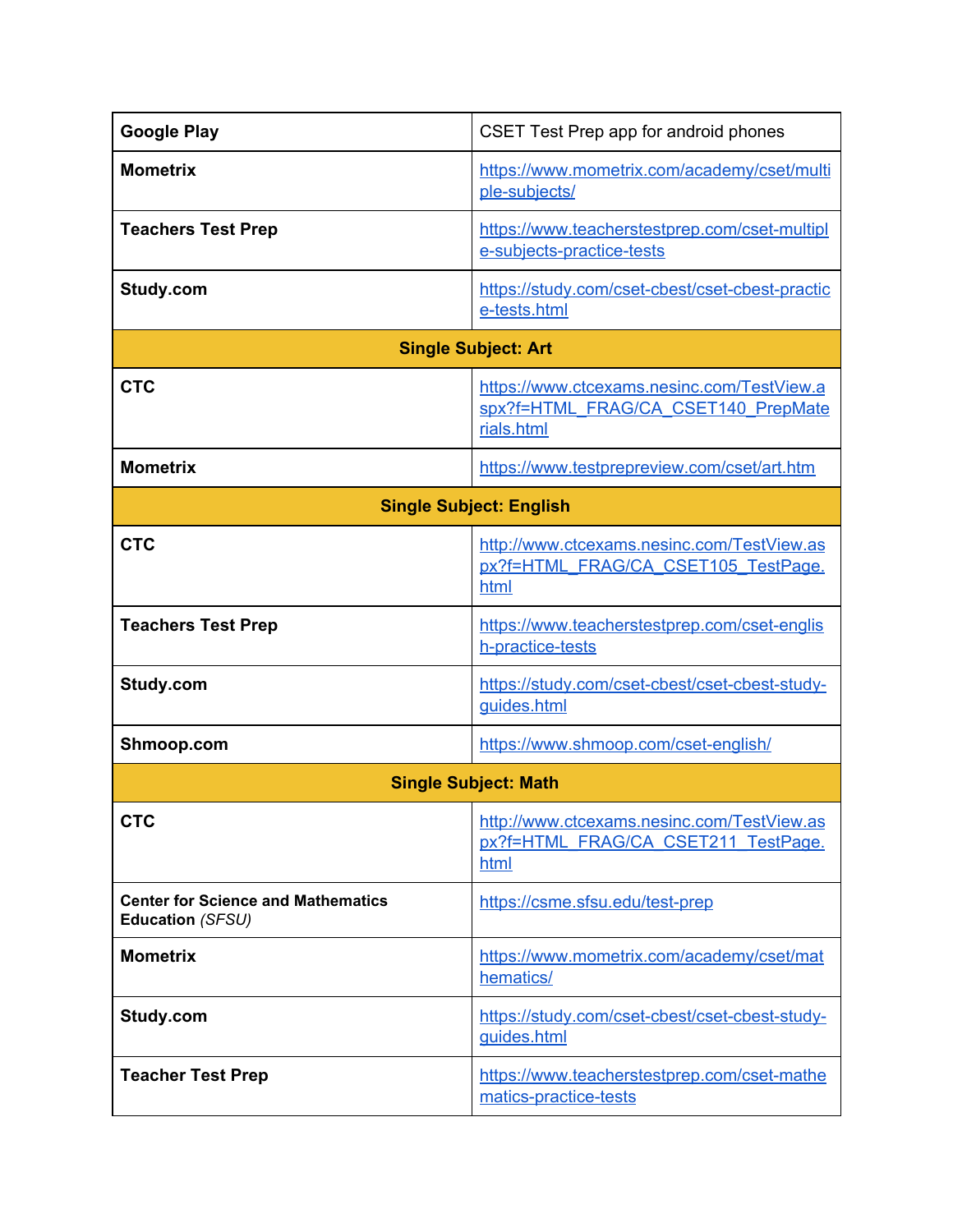| <b>Single Subject: Music</b>                                  |                                                                                                |  |
|---------------------------------------------------------------|------------------------------------------------------------------------------------------------|--|
| <b>CTC</b>                                                    | http://www.ctcexams.nesinc.com/TestView.as<br>px?f=HTML FRAG/CA CSET136 PrepMateri<br>als.html |  |
| <b>Mometrix</b>                                               | https://www.mometrix.com/academy/cset/musi<br>$C$ /                                            |  |
| <b>Single Subject: Physical Education</b>                     |                                                                                                |  |
| <b>CTC</b>                                                    | http://www.ctcexams.nesinc.com/TestView.aspx?f<br>=HTML_FRAG/CA_CSET129_PrepMaterials.html     |  |
| Study.com                                                     | https://study.com/cset-cbest/cset-cbest-study-<br>guides.html                                  |  |
| <b>Mometrix</b>                                               | https://www.mometrix.com/academy/texes/ph<br>ysical-education-ec-12/                           |  |
| <b>Single Subject: Science</b>                                |                                                                                                |  |
| <b>CTC</b>                                                    | http://www.ctcexams.nesinc.com/TestView.as<br>px?f=HTML FRAG/CA CSET217 PrepMateri<br>als.html |  |
| <b>Center for Science and Mathematics</b><br>Education (SFSU) | https://csme.sfsu.edu/test-prep                                                                |  |
| <b>Mometrix</b>                                               | https://www.testprepreview.com/cset/science.<br>htm                                            |  |
| Study.com                                                     | https://study.com/cset-cbest/cset-cbest-practic<br>e-tests.html                                |  |
| <b>Single Subject: Social Science</b>                         |                                                                                                |  |
| <b>CTC</b>                                                    | http://www.ctcexams.nesinc.com/TestView.aspx?f<br>=HTML FRAG/CA CSET114 TestPage.html          |  |
| <b>Mometrix</b>                                               | https://www.mometrix.com/academy/cset/soci<br>al-science/                                      |  |
| Study.com                                                     | https://study.com/cset-cbest/cset-cbest-study-<br>guides.html                                  |  |
| <b>Teacher Test Prep</b>                                      | https://www.teacherstestprep.com/cset-social-<br>science-practice-tests                        |  |
| 240 Tutoring                                                  | https://www.240tutoring.com/ctc-prep/cset-soc                                                  |  |